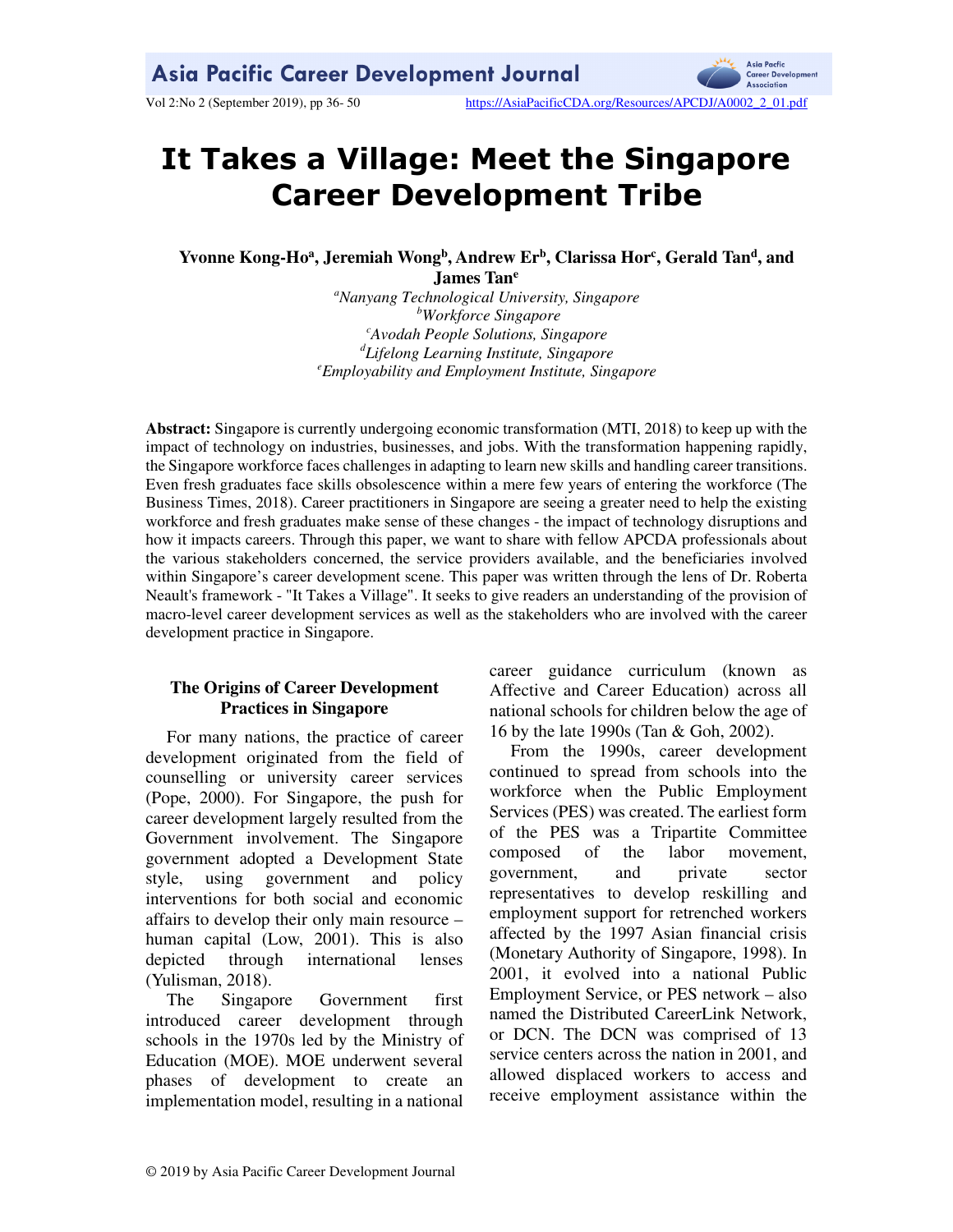heartland areas. (National Archives of Singapore, 2001).

In 2003, Singapore faced economic crisis again due to the Severe Acute Respiratory Syndrome (SARS) outbreak (Chew, 2018). The Government formed a public agency – the Workforce Development Agency (WDA) to provide reskilling, employment support, and further develop the PES. Through WDA, the DCN was streamlined into 5 career centers and co-located together with a new social, community, and welfare hub, known as the Community Development Councils, or CDCs (Community Development Councils, 2018). The CDCs provided employment assistance services alongside social services, community initiatives, and welfare agencies.

In 2008, the PES was further strengthened when the labor movement, government, and national employer body supported the formation of the Employment and Employability Institute (e2i) to provide more employment support for workers displaced due to the sub-prime financial crisis (e2i, 2018).

These initiatives formed the backdrop of the early stages of career development services in Singapore. The WDA and e2i then turned their focus to the development of their officers to provide more forms of career support beyond training advice and job placement services. There was a need to help workers proactively plan and manage transitions. The introduction of the NCDA Global Career Development Facilitator (GCDF) course helped to equip the officers to do this.

There were two pioneers who brought the GCDF program into Singapore. Ms. Wong Sing Chee from Career Success Consulting was trained by the NCDA to deliver CDF training in Singapore (WSG, 2018). She was also the APCDA Country Director for Singapore between 2013 and 2018. Mr. Han Kok Kwang from Personal Mastery Resources was trained by the NCDA to deliver CDF training, and he was the first APCDA Legacy Partner Lifetime Member (APCDA, 2019). Between them, they equipped more than 150 officers from the

WDA and e2i with CDF training, with many of them moving on to earn their GCDF credential with NCDA.

While each certified GCDF was able to integrate what they had learned from the CDF course into their own practice, there was a need to infuse career development into national policies and the services provided by WDA and e2i. There was also a need to see career development from a holistic, whole life perspective, from school to work.

# **Career Development Practices as Part of Singapore's Economic Plans**

In 2013, the Government had started to plan for the future of Singapore's economic strategy, and they did so through three public consultations which led to recommendations aimed at enhancing Singapore's future economic success.

The Education Ministry completed its review on vocational school career pathways under the initiative for Applied Study in Polytechnics and ITE Review, or ASPIRE, in 2013. The review recommended for formal education and career guidance to be implemented in all public schools for children aged 11 onwards. (Ministry of Education, 2014). Subsequently, the Manpower Ministry completed its consultation with the public on adult skills upgrading in 2014. Three key recommendations were proposed as part of the Continuing Education and Training review initiative named CET 2020 Masterplan (Workforce Singapore, 2014). One of the recommendations was to support the workforce in making informed learning and career choices.

In 2016, the Government formed a Committee for Future Economies, or CFE, to do extensive industry consultation on Singapore's future economy. Of the seven recommendations proposed (Ministry of Communication and Information, 2017), one was focused on career and skills planning for the workforce, to enable skills acquisition by workers to support growing industries.

A common theme across ASPIRE, CET 2020, and CFE was the need for better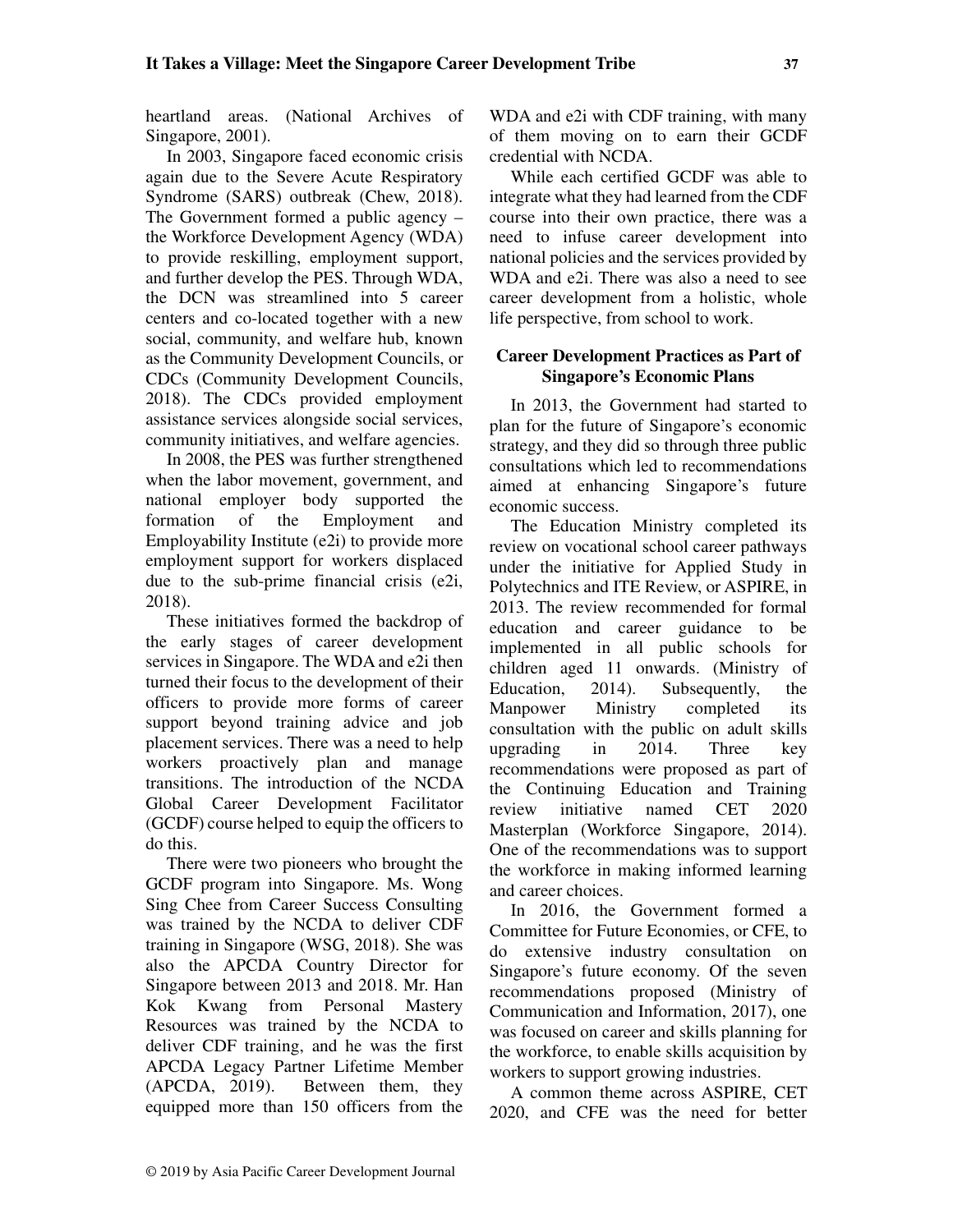preparation of workers, starting from schools, to support future industries and economies which the Government recognized will be VUCA (Volatile, Uncertain, Complex, and Ambiguous). Workforce preparation included continuous learning, skills acquisition, and career development, to prepare students and the existing workforce to make better study and work choices, and to take ownership of their career choices and development.

To implement the recommendations, the Government restructured the WDA (Ministry of Manpower, 2016) into Workforce Singapore (WSG), led by the Ministry of Manpower. Its ongoing mission is to facilitate enterprise development and growth, and provide career services to both the workforce and enterprises under the Adapt and Grow suite of national programs (Workforce Singapore, 2019a). Beyond the displaced workers, WSG also supports workers in employment to prepare for career transitions and career management.

The Government also formed a new agency, SkillsFuture Singapore (SSG), led by the Ministry of Education, and was intentionally named after the newly launched national movement called SkillsFuture. Its enduring goal is to sharpen the focus on lifelong learning and skills development, starting from pre-employment to continuing education (SkillsFuture, 2019). The SkillsFuture movement also serves as a strategic social, economic, and human capital integration mechanism and policy (Woo, 2017), enabling Singapore and her people to develop to their fullest potential, regardless of their starting points and junctures of their lifestages or careers.

Through these two new agencies, career development became infused into policies and the design of services. There are three key developments pertaining to the field of career development.

# **Development 1: Centralised Education and Career Guidance**

In 2015, the Ministry of Education began the recruitment and career development training of the Education and Career Guidance (ECG) counsellors from the private and public sectors. By 2017, a total of 97 ECG counsellors (Chan, 2016) were deployed to all secondary schools, junior colleges, and vocational institutes to deliver career development services to students and parents. (Ministry of Education, 2019). This development was shared at the 2016 edition of the APCDA Conference (Cheng & Tan, 2016).

SSG engaged a private service provider, Kuder Inc., to develop a national career development online resource, the MySkillsFuture.sg portal. The MySkillsFuture.sg portal is a national resource used to support self-help and guided services and interventions for all Singaporeans. It contains career exploration, profiling, and education pathways features to cater to students aged 11 and above. The same portal is also used by the adult workforce to allow them to do career assessments, explore training, and utilize public subsidies for learning.

# **Development 2: Enhancement of Public Employment Services**

WSG went through a transformation after completing a review of the existing state of the PES, in consultation with Professor James P. Sampson of Florida State University. The result of the review was a re-branding and remodelling of the PES. In particular, WSG revamped its structure and the delivery of PES services in 2017 (Workforce Singapore, 2017), which gave rise to Careers Connect, a service suite which committed to a different approach in the following areas:

A shift from supporting the unemployed to active outreach to all workers

A shift from a standard client service flow to a tiered service model

A shift from discretionary career assistance to structured and personalized career programs

# **Development 3: Professionalization of Career Development Practitioners**

An estimated 220 individuals are working in the area of career development as Education and Guidance Counsellors for schools or Career Coaches at WSG and e2i.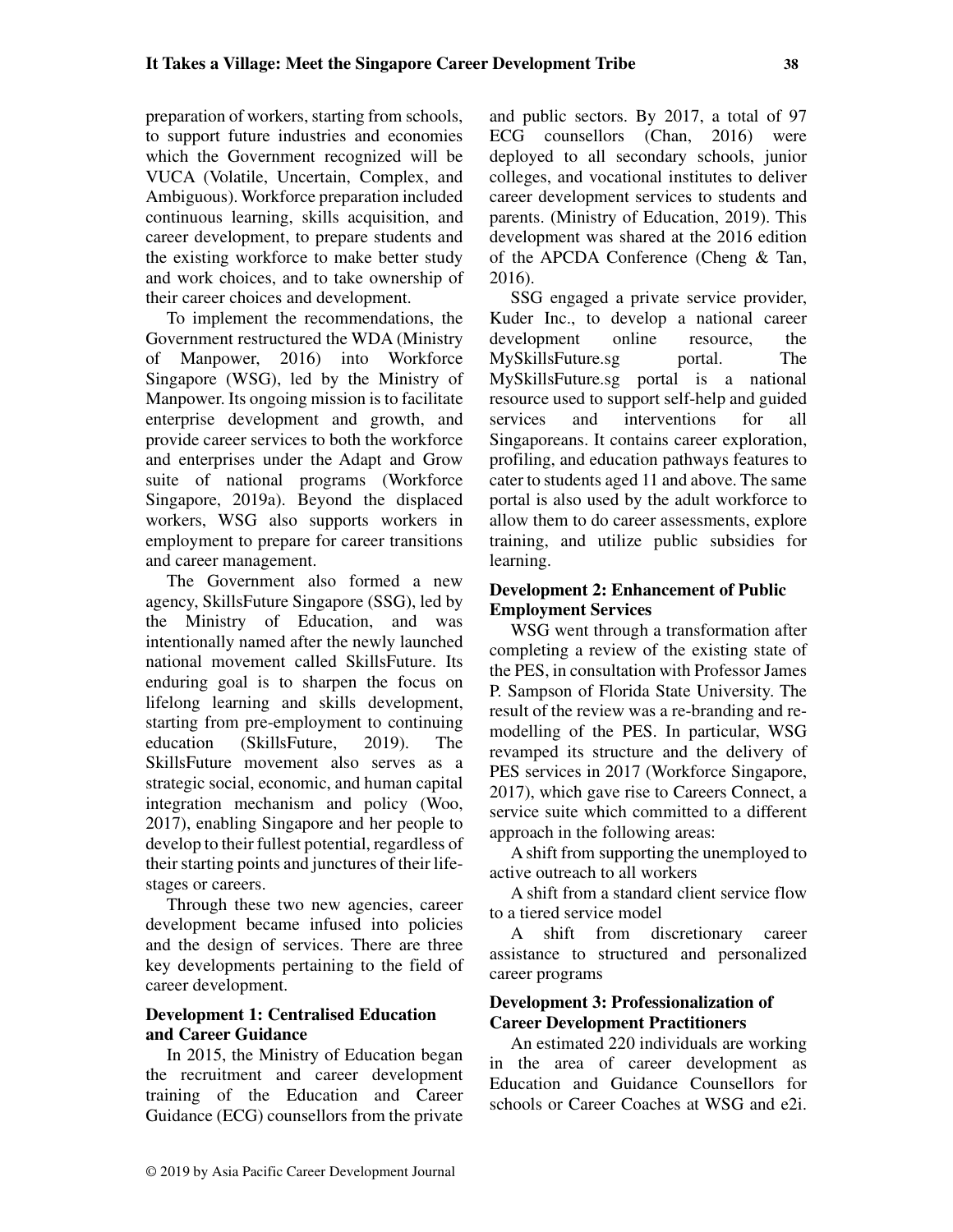The WSG saw the importance in building up the competency and professionalism of the Career Development practitioners.

# **Building Local Career Guidance Competencies**

In 2015, the Government partnered with the US Centre for Credentialing Education (CCE) to recognize a Career Development Facilitator (CDF) program customized for Singapore's context. The same CDF program was also recognized under Singapore's vocational framework (known as the Workforce Skills Qualification) as an Advance Certificate in Career Development Facilitation (WSQ ACCDF) (SkillsFuture, 2016). The WSQ ACCDF became the national program for career development training and was publicly offered to all private and public practicing and aspiring career practitioners. In 2018, the WSG continued the early work done and developed a local competency and credential framework (Workforce Singapore, 2018a). The framework allowed practitioners to identify the competencies required and offered them credentials at four levels, ranging from Certified Career Advisor, Certified Career Practitioner, Certified Career Clinical Supervisor, and the Certified Career Services Manager.

# **Infusing International Practices**

The introduction of the local framework did not hamper the take-up of the international credentials such as those from the National Career Development Association (NCDA) or the Center for Credentialing and Education (CCE). On the contrary, it created more interests amongst the public who became curious about becoming a Career Development Practitioner. In Singapore, there continues to be easy access to many different forms of career development training such as, but not limited to: **Professional Credentials** such as the NCDA Facilitating Career Development program (FCD), **Formal Local Qualifications** such as the Specialist Diploma in Career Counselling, Graduate Diploma in Professional Life-Coaching, and the Graduate Certificate in Career Development by institutes such as Republic Polytechnic, Singapore University of Social Sciences, and James Cook University, respectively. There are also various **Formal / Informal Assessment Tool Certifications** such as Strong Interest Inventory, Myer Briggs, Harrisons Assessment, Knowdell Card Sorts, and coaching credentials from the International Coaching Federation (ICF). There are currently about 300 certified coaches registered in Singapore under ICF and they specialize in different areas such as life, business, career, and executive coaching.

# **Creating a professional community**

In 2017 and 2018, two associations for career development practitioners were formed to represent the practitioners as well as support the practitioners' practice and learning needs. The People and Career Development Association (PCDA) was formed in December of 2017, and it carried on earlier efforts by the Career Development Interest Group (CDIG) – an informal group that brought the career development community together to network and learn. PCDA is led by Ms. Wong Sing Chee and, under her leadership PCDA created a Code of Ethics for its members and worked with the government to jointly organize communities of practice, as well as the inaugural Career Practitioner's Conference in 2018 by Workforce Singapore (as cited in Wong, 2018).

The Career Development Association of Singapore (CDAS) was launched in September of 2018 after much planning and discussion among a group of career development practitioners since the end of 2016 (Career Development Association of Singapore, 2018). CDAS is led by Dr. Timothy Hsi, and in the short time that they have been established, CDAS has already held several learning and networking events and engagements with the local community.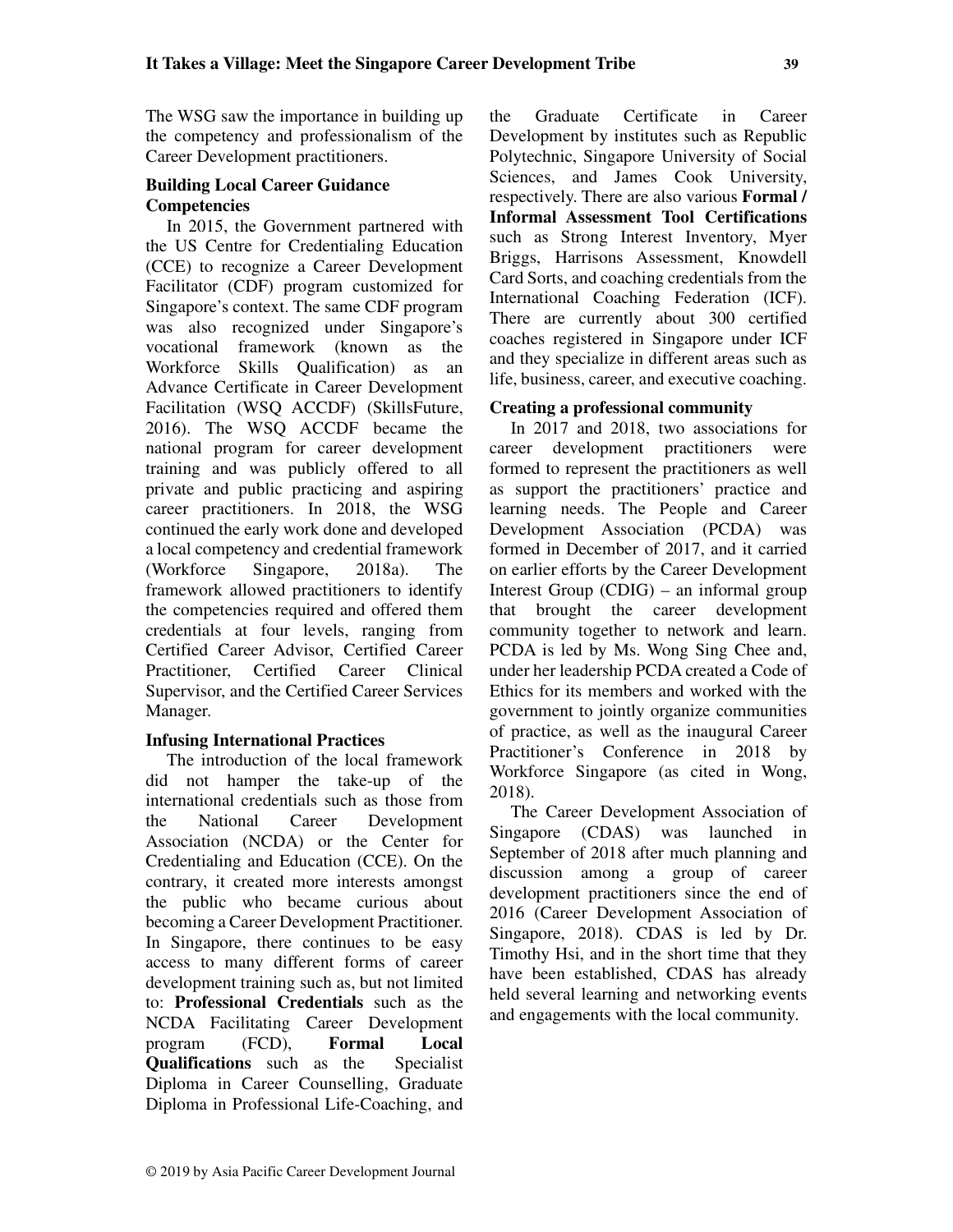### **Singapore's Career Development Services Map**

The definition of a tribe is a social community linked by a common trait or purpose, and it typically has a recognized leader. It is appropriate to describe the current career development scene in Singapore as akin to a tribe, where multiple stakeholders are involved in different areas of career development, yet all are working towards a common purpose, as defined by the Government for the nation's economic interest.

Inspired by Dr. Roberta Neault's work in "It Takes a Village - Building and Sustaining an Engaged Workforce", the state of Singapore's career development scene as of 2018 has been mapped in Table 1 on the next page. Singapore's current career development landscape also reflects similar characteristics as Dr. Roberta Neault's village model and metaphor – having a variety of policies, programs, and services being co-developed by various actors in the spirit of Tripartism – the various Singapore government bodies, the National Trades Union Congress (NTUC), Education Institutions, Employers, Private Providers, and the Professional Career Development Communities. All actors work together to form a continuum of career development services for its citizens across various life-stages. 'The Village', as Dr. Roberta Neault postulates, is an integrated and system approach model in which all actors in the country work together to enable individuals to access and actualize their careers, and this is exactly what the Singapore Village is currently observed to be doing as well. The map in Table 1 shows the career development services available for different populations; colour intensity highlights the level of differentiated influence for each population.

| <b>Minimal</b>                         | Negligible or no influence on career<br>development |                                                                                                                                                                                         |                                             | <b>Moderate</b> | Moderate influence on career<br>development |                                                                                                             |                                                       |
|----------------------------------------|-----------------------------------------------------|-----------------------------------------------------------------------------------------------------------------------------------------------------------------------------------------|---------------------------------------------|-----------------|---------------------------------------------|-------------------------------------------------------------------------------------------------------------|-------------------------------------------------------|
| <b>Basic</b>                           |                                                     | Some influence on career<br>development                                                                                                                                                 | <b>Intensive</b>                            |                 | Strong influence on career<br>development   |                                                                                                             |                                                       |
| <b>Life Stage</b><br><b>Influences</b> |                                                     | <b>Early Years up</b><br>to<br><b>Secondary</b><br>(age 13 to 16)                                                                                                                       | <b>Post Secondary</b><br>(age 16 to 20)     |                 |                                             | <b>Adult</b><br>(age 21 and above)                                                                          | <b>Retirement</b><br>(age 65 and<br>above)            |
| <b>Families</b>                        |                                                     | Parents provide career advice to their<br>own children.<br>Parents attend career talks at their<br>children's schools, and in turn, share<br>relevant information with their children   |                                             |                 |                                             |                                                                                                             |                                                       |
| <b>Public Schools</b>                  |                                                     | School Career Guidance Counsellors<br>provide career guidance related services<br>to both students and their parents<br>Teachers are trained to use online career<br>guidance resources |                                             |                 |                                             | Schools focus on<br>CET for adults<br>Schools provide<br>career transition<br>support through<br>reskilling |                                                       |
| <b>Employers</b><br><b>Businesses</b>  |                                                     |                                                                                                                                                                                         | <b>Businesses offer</b><br>apprenticeships, |                 |                                             | Businesses provide<br>talent development                                                                    | <b>Businesses</b><br>offer reduced<br>roles to extend |

|  |  | Table 1: Available Career Development Service by Population |
|--|--|-------------------------------------------------------------|
|  |  |                                                             |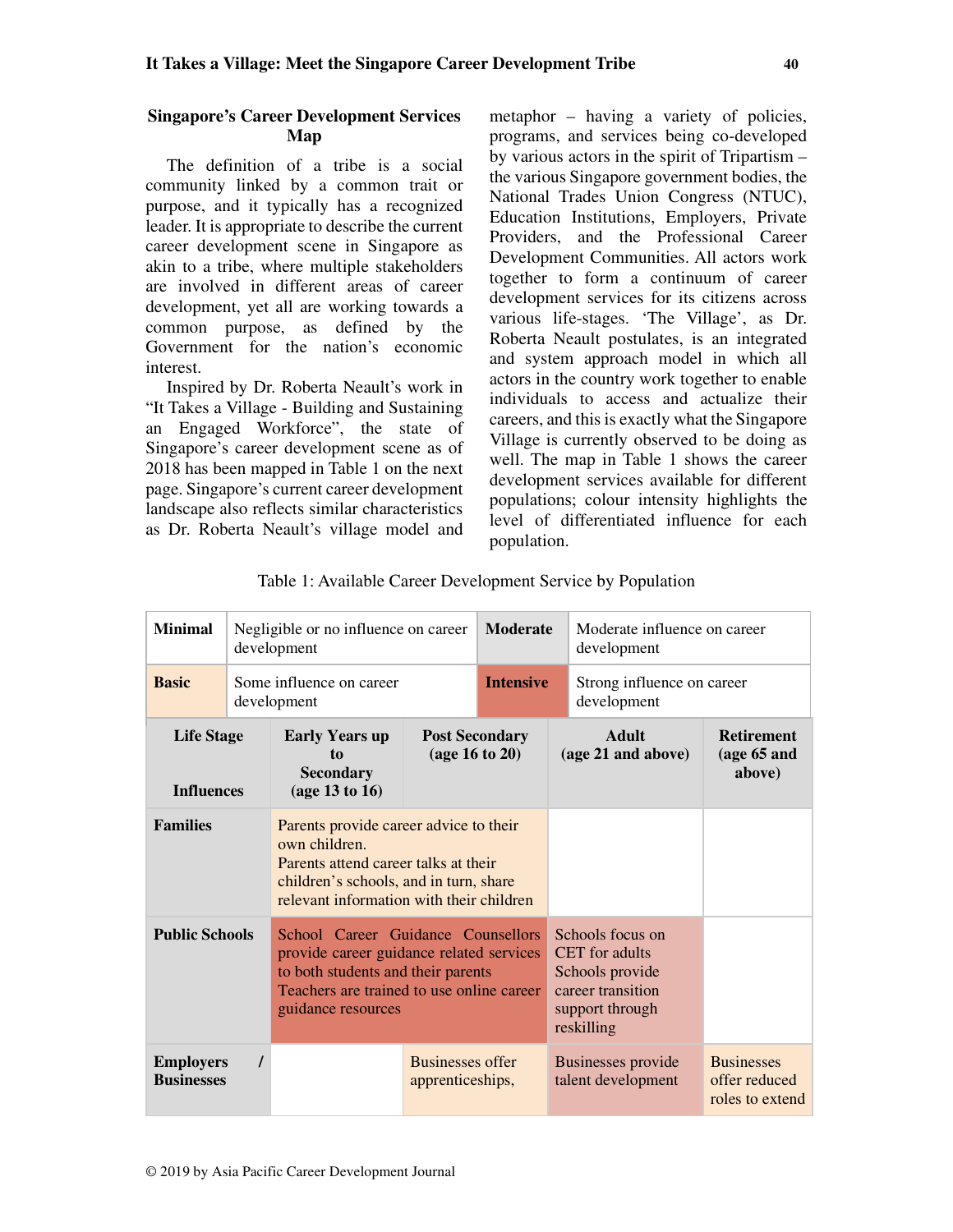|                                                                     |                                                                                                                                       | internships,<br>learning visits                                                                                                                  | for workforce and<br>outplacement support                                                                                                                                                                                                                                 | beyond the<br>retirement age                                                                                                                                      |
|---------------------------------------------------------------------|---------------------------------------------------------------------------------------------------------------------------------------|--------------------------------------------------------------------------------------------------------------------------------------------------|---------------------------------------------------------------------------------------------------------------------------------------------------------------------------------------------------------------------------------------------------------------------------|-------------------------------------------------------------------------------------------------------------------------------------------------------------------|
| <b>Industry</b><br>Agencies,<br><b>Associations</b><br><b>Union</b> |                                                                                                                                       | Union give career<br>guidance directly to<br>graduates and<br>young working<br>adults                                                            | Union provides<br>public employment<br>services<br>Associations and<br>union facilitate<br>industry transitions<br><b>Associations and</b><br>union partner the<br>Government to<br>publish labor market<br>information                                                   | Union also<br>incentivizes<br>companies to<br>integrate<br>technology<br>and<br>manpower to<br>encourage<br>longer careers                                        |
| <b>Career Services</b><br><b>Providers</b>                          |                                                                                                                                       | Service providers<br>offer career<br>guidance directly to<br>graduates or<br>alongside schools<br>Service providers<br>facilitate<br>internships | Service providers<br>offer career guidance<br>directly to the<br>workforce<br>Service providers<br>provide outplacement<br>and recruitment<br>support<br>Service providers<br>conduct career<br>development<br>certification and<br>training                              |                                                                                                                                                                   |
| <b>Non-Profits</b><br>$\prime$<br><b>NGO</b>                        |                                                                                                                                       |                                                                                                                                                  | Specialized career services support for segments of the<br>population, such as the disabled and seniors                                                                                                                                                                   |                                                                                                                                                                   |
| Government                                                          | Career and Education Guidance in all<br>schools for children from age of 11<br>National online resource to support<br>career guidance |                                                                                                                                                  | Government provides<br>public employment<br>services<br>Government funds<br>work transition<br>support and adult<br>learning<br>Government publish<br>labor market<br>information<br>Government<br>develops local career<br>development<br>framework for<br>practitioners | Government<br>implements<br>active ageing<br>policies to<br>delay<br>retirement,<br>incentivize<br>recruitment of<br>the seniors,<br>and promote<br>active ageing |

# **Schools**

The Education and Career Guidance (ECG) services in Singapore's schools aim to equip students with the necessary knowledge,

skills, and values to make informed decisions at each key educational milestone to transit well from school to further education or work. Through ECG, social emotional competencies and qualities of proactivity, adaptability, and resilience are developed to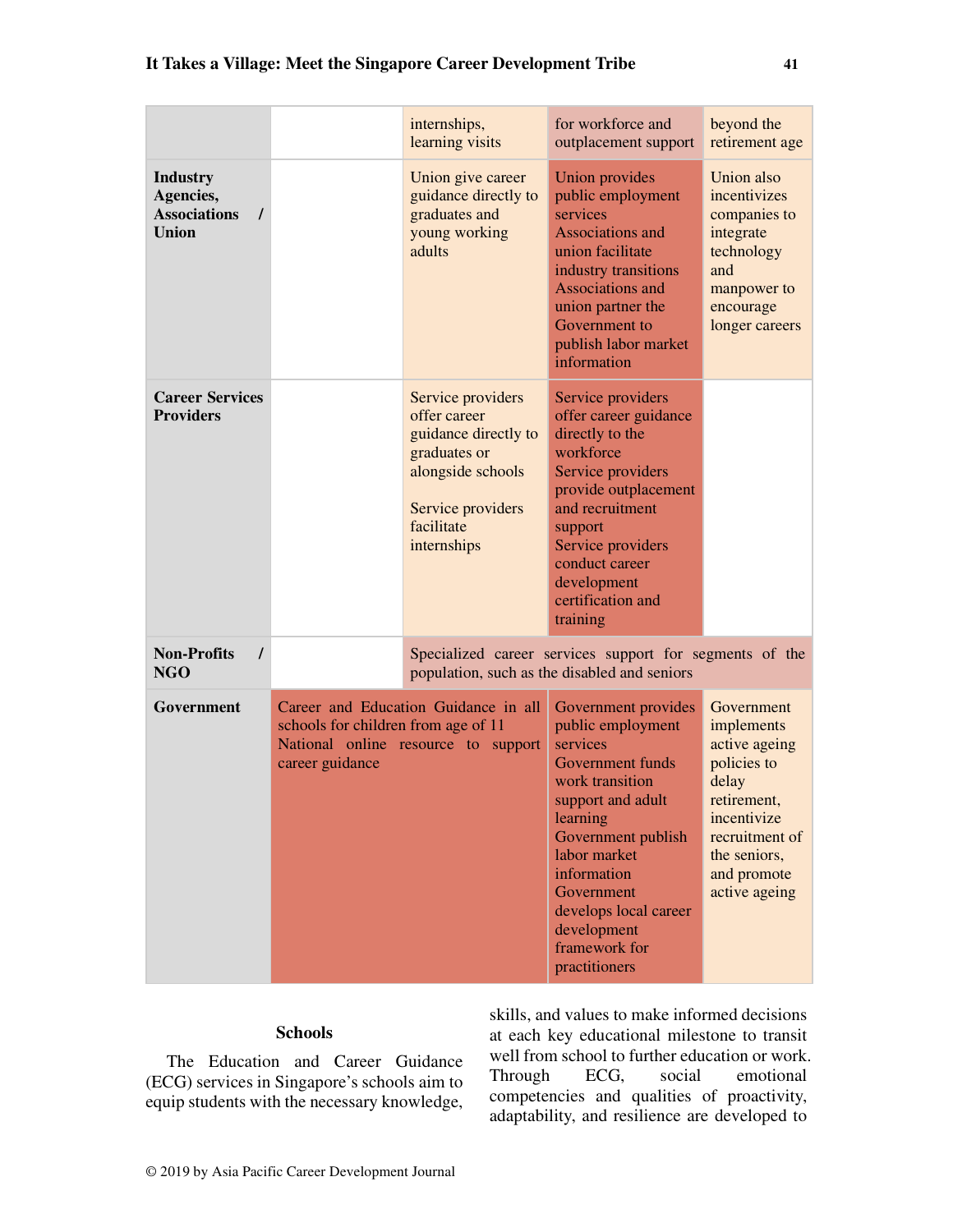prepare students for the 21st Century, to manage their careers and lifelong learning journeys (MOE, 2019a).

The goals of ECG are as follows:

- 1. Nurture students' self-awareness, selfdirectedness, and life skills for continuous learning and training. (Skills)
- 2. Enable students to explore viable education and career options through the provision of accurate and comprehensive information. (Knowledge)
- 3. Inculcate an appreciation for the value of all occupations and how they contribute to the well-functioning of a society. (Mindsets)

4. Equip students with skills and means to positively engage their parents and other career influencers. (Engaging the Community)

Since mid-2015, the ECG services have been delivered by ECG Counsellors who are centralized under the Ministry of Education (MOE) and deployed to Secondary and Pre-University Schools, as well as the Post-Secondary Education Institutions (PSEI). To meet the students' developmental needs, the ECG curriculum emphasizes different aspects as students progress from across the different education levels, as seen in Table 2.

| <b>Primary School Emphasis:</b>                                                                                                                                                                                                 | <b>Secondary School Emphasis:</b>                                                                                                                                                                                       | <b>Upper / Post-Secondary</b>                                                                                                                                                                                                      |  |  |
|---------------------------------------------------------------------------------------------------------------------------------------------------------------------------------------------------------------------------------|-------------------------------------------------------------------------------------------------------------------------------------------------------------------------------------------------------------------------|------------------------------------------------------------------------------------------------------------------------------------------------------------------------------------------------------------------------------------|--|--|
| <b>Awareness</b>                                                                                                                                                                                                                | <b>Exploration</b>                                                                                                                                                                                                      | <b>Emphasis:</b><br><b>Career Planning</b>                                                                                                                                                                                         |  |  |
| To introduce students to the<br>wide array of occupations,<br>including new jobs created in<br>this ever-changing world-of-<br>work, through 11 hours of<br>Form Teacher Guidance<br>Period yearly.<br>Students will develop an | To deepen students'<br>understanding of self, and<br>relate schooling to different<br>education and career pathways<br>through 4 hours of ECG lesson<br>delivery yearly.<br>Students will:<br>Explore the career world. | To enable students to gather<br>information from various<br>sources to make informed<br>educational and career decisions<br>through a minimum of 9 hours<br>of explicit ECG lesson delivery<br>yearly.<br>Students would learn to: |  |  |
| awareness in their:<br>Interests, abilities, and<br>1.<br>career aspirations.<br>2. Relation of self to others<br>and work.<br>Initial preferences in<br>3.<br>career roles assumed in<br>play.                                 | Understand the relevant<br>2.<br>courses of study.<br>Develop awareness of their<br>3.<br>skills, interests, and values.                                                                                                | Clarify their career self-<br>1.<br>concept.<br>Develop skills in gathering<br>2.<br>information.<br>Develop decision-making<br>3.<br>skills.                                                                                      |  |  |

## Table 2: ECG Curriculum Emphasis

In addition to guiding students, ECG Counsellors also collaborate with schools and a network of industry partners to organize activities for a holistic ECG experience. Over the past few years, ECG Counsellors have been engaging educators and parents in ECG discussions. For instance, most schools have Parent Support Groups where parents share their challenges and considerations in supporting the career aspirations of their children, whilst bearing in mind their children's interests and aptitudes.

The ECG Counsellors are supported by a national online resource - the MySkillsFuture.sg portal. It is a one-stop portal empowering students on a journey of self-discovery, guiding them to make informed education and career choices. There are updated resources, information, and tools available to help students explore their role and plans amidst various education and career pathways.

Typically, students seek ECG counselling to increase self-awareness of their personal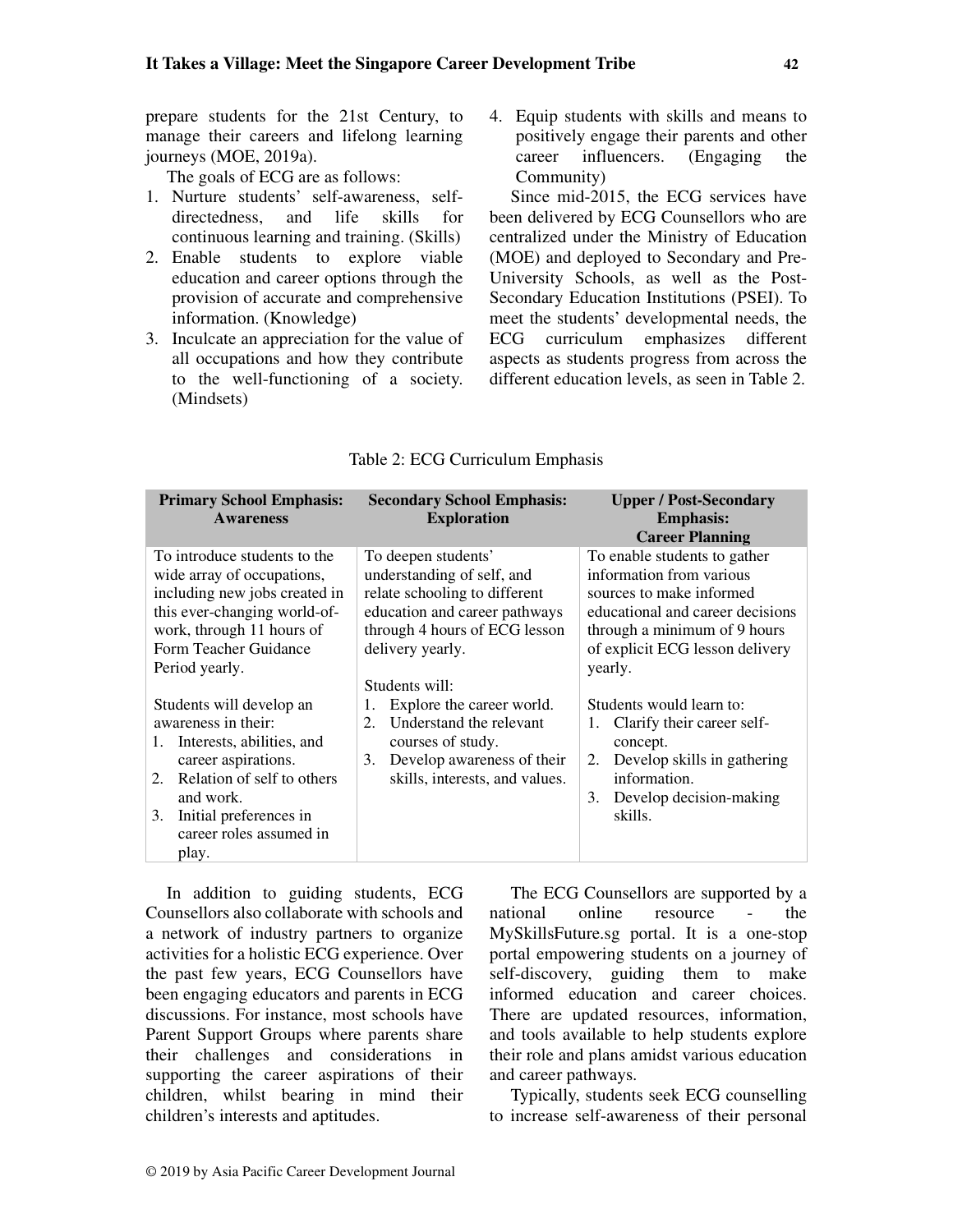and career interests before choosing their post-secondary, pre-university, and future career paths. Some of the difficulties they face include navigating the multiple educational pathways and the numerous possibilities available within the national framework of education. Furthermore, many students face increased pressure after the release of the national examination results as they must choose from a wide range of 250 education course options across the PSEI: five local polytechnics, three Institute of Technical Education Colleges, and 18 preuniversity institutions. At times, students may lack self-confidence in identifying their career interests or accessing updated information about their options. As such, career guidance offers insights enabling them to make informed decisions by using various tools to help them recognize their potential and identify their work values in the future world of work.

ECG Counselling Centers have also been established at all five local polytechnics and three Institute of Technical Education Colleges in Singapore. Within each PSEI center, there are six ECG Counsellors trained to offer a variety of Student Career Services ranging from Career Interest and Profiling, Resume Writing, Internship and Scholarship Preparation, to providing updated Career Resources and information on University pathways.

# **Universities**

Career services play an important role within the six independent national universities in Singapore. Unlike schools where the ECG service is centralized, the universities are given autonomy to build their career services based on their undergraduates' profile and fields of study. Across the six universities, there are generally five areas of career services provided.

## **Career Guidance Modules / Workshops**

Most of the universities have included career guidance as a core module of the university program. The content covered includes self-awareness and exploration of options, and it allows the undergraduates to be aware of the types of support and services offered by the university. The universities also conduct specialized or specific workshops to target common areas of need for example, in personal branding, networking, resume writing, or interview skills.

# **Self Help Career Resources**

Some of the universities have online job portals with features such as resume builders and article resources to help the undergraduates explore available opportunities and prepare for their job application.

# **Group / Individual Consultation**

All universities have dedicated career services teams to provide one-on-one and group consultation sessions for undergraduates who need deeper intervention or guidance. This is usually seen as an intermediate level of service, beyond what the career guidance modules, workshops, and self-help resources provide.

# **Mentorship / Internship**

All universities require their undergraduates to go through internships programs as a mandatory component of their undergraduate studies. The internship programs typically last between three and six months; in some universities, undergraduates are encouraged to complete more than one internship program to build up their exposure to the corporate world. In addition to mandating internship programs, some of the universities also tap on their alumni network to create a mentorship program to match undergraduates to industry mentors.

# **Employer Services, Job and Networking Activities**

All universities have employer teams as part of their career services and these employer teams partner employers to bring job opportunities to the graduating students. The employer teams organize regular employer job fairs and networking events to allow the graduating students to be connected with work opportunities. The teams also work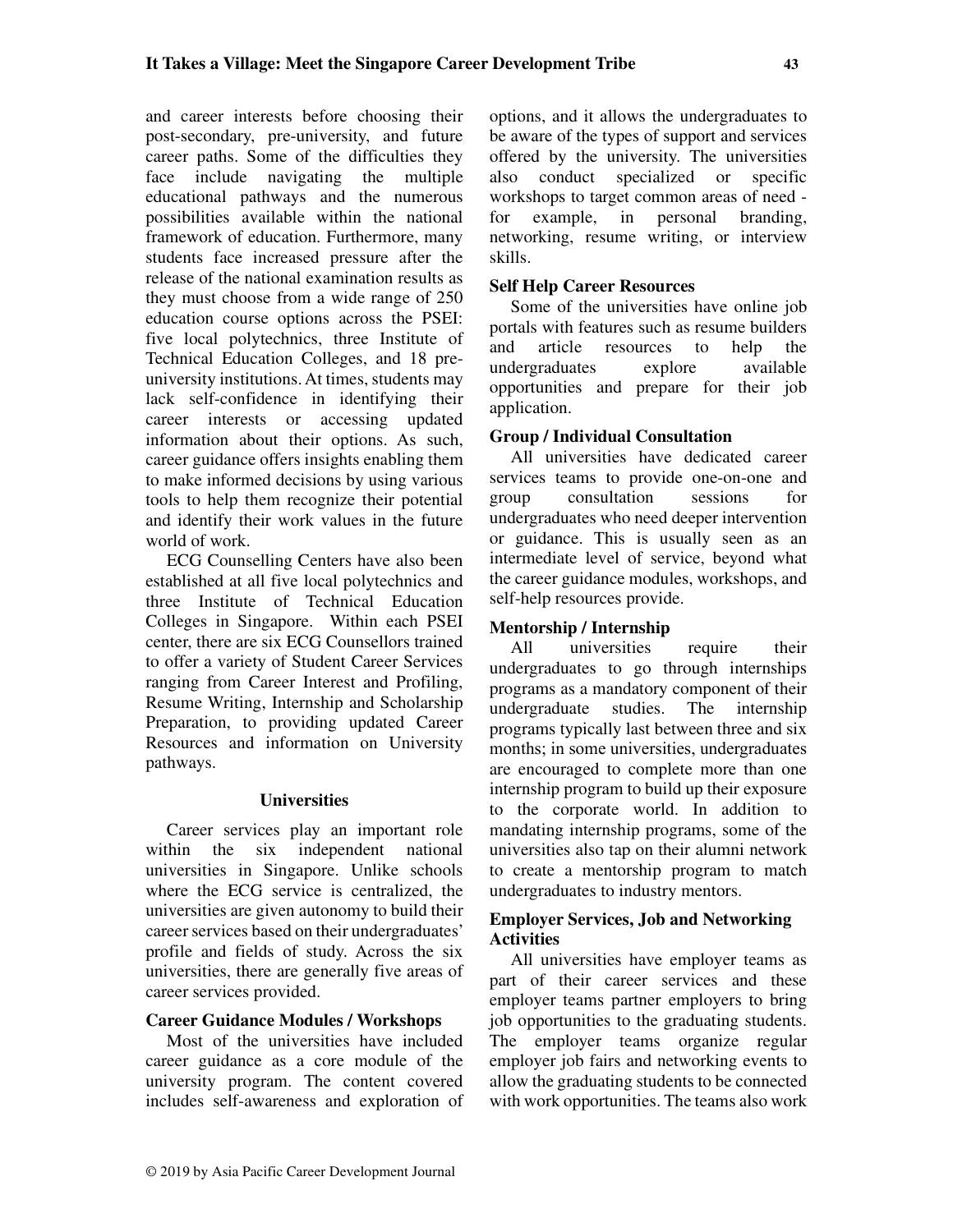with employers to increase employer branding on campus.

As suppliers of fresh and trained workers into the various industries within Singapore's economy, placement into employment becomes a key measurement of success for every university's career services team. Each year, the universities participate in an Annual Graduate Employment Survey, or GES where a nation-wide survey is conducted with graduates to find out about their employment status and salaries, six months after graduation. As the GES is commissioned by the Ministry of Education (MOE), all universities view the GES with great consideration.

Besides the GES, the business faculties of each university also work towards the renewal of their accreditation under the Association to Advance Collegiate Schools of Business (AACSB, 2013) and the EFMD Quality Improvement System (EQUIS). To renew the accreditations, the undergraduates' perception towards the career development services offered in the universities are heavily considered as well.

To facilitate placement of graduates into employment, the career services teams need to be a bridge between the employers and the graduates. In recent years, employers increasingly look beyond the usual Grade-Point Average (GPA), internship experiences, and co-curricular activities when it came to selection and recruitment of graduates. New approaches to selecting the best-fit graduates have emerged – such approaches include involving undergraduates and graduates in organization presentations, company visits, hackathons, as well as case competitions where undergraduates present solutions on business cases posed by the companies. Consequently, the career services teams also shoulder the responsibility of preparing the undergraduates well to participate, perform, impress, and ultimately, be considered for employment opportunities.

Besides adapting to new approaches of employment selection as adopted by companies, the career services teams also need to mentally prepare the millennial generation in Singapore for the realities of the working world. The millennial generation in Singapore sometimes harbour certain expectations about employment packages, resulting in procrastinated decision making when offered employment, for fear of settling for a less-than-ideal employment package. Many of them settle for short term solutions without consideration for longer term career consequences. As such, the career services teams often need to take on a relational approach to guide the Millennials, to alert them to blind spots, and encourage them to make decisions and commitments.

# **Labor Movement**

Since 1961, all the trade unions and union related associations in Singapore have been housed under a single trade union entity known as the National Trades Union Congress (NTUC). Today, NTUC comprises 59 affiliated trade unions, five affiliated trade associations, 12 social enterprises, as well as six related organizations. There are 32 professional guilds in 22 sectors that partner with NTUC. NTUC strives to help working people of all collars, ages, and nationalities to achieve gainful employment through better jobs, thereby having better lives through better skills and wages. NTUC seeks to accomplish this by protecting the rights and advancing the interests of the employed and their families. NTUC also strives to help the employed remain employable for life, enhance the social status and well-being of its union members and the employed, as well as build a strong, responsible, and caring labor movement. As a representative of all workers, NTUC complements the Government's role in driving economic transformation by establishing several initiatives and touchpoints to serve the different segments of the workforce through Tripartism with Government, Unions, and Employers working together (National Trades Union Congress, 2019a).

Beyond championing for worker rights and well-being, NTUC plays an important role in workforce development. As a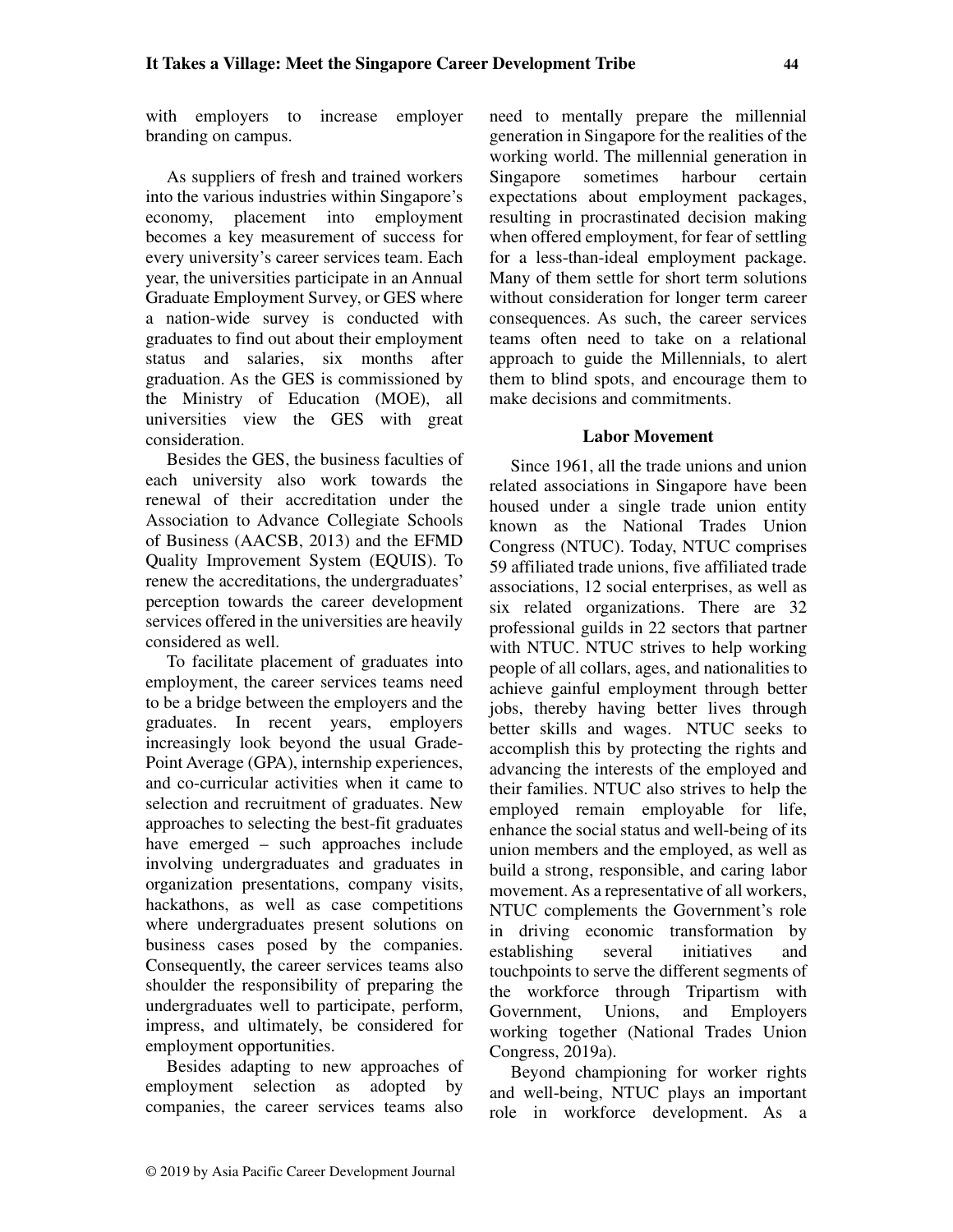representative of all workers, NTUC complements the Government's role in driving economic transformation by working with Singapore's Trade and Industry Ministry on their 23 Industry Transformation Map (MTI 2018), which was announced and debated in the Singapore parliament in 2018. One such effort is to form Company Training Committees (CTCs), with unions working closely with companies to help both workers and companies transform for the future. NTUC aims to have CTCs in 1,000 companies across all six industries, to benefit some 330,000 workers, in the next three years. (National Trades Union Congress, 2019b). CTCs' main goal is to help upskill workers to "Workers 4.0" in parallel with their companies' transformations and therefore remain relevant in a Volatile, Uncertain, Complex, and Ambiguous (VUCA) world economy.

To provide a one-stop service to equip workers with the right mindset, skills, and job opportunities to stay employable for life, NTUC, with support by the Singapore Labor Foundation (SLF) and Singapore National Employers Federation (SNEF), formed the Employment and Employability Institute (e2i) in 2008. e2i plays a key role in the employment and employability landscape by partnering Government agencies, training providers and employers to address manpower gaps, drive job re-creation, and collaborate on industry transformation projects. Since 2008, e2i has assisted more than 700,000 individuals through career guidance, professional development, and job matching services. With an extensive network of partners, e2i offers hiring, training, and productivity solutions to businesses. Across the nation, e2i operates two main service centers as well as multiple touchpoints in partnership with government agencies to provide job-matching services and professional career guidance to all locals. The services are free and delivered by trained career coaches.

## **Career Pit Stop**

This self-assessment tool acts as a careerhealth check on four important factors namely Drive, Influence, Focus, and Network in one's career to measure the motivation and drive of an individual to develop their career. The tool enables workers to be aware of the attributes required for adapting to new ways of work and responding to opportunities for career growth and progression. The Employability Coach uses the results as a conversation starter to help the individual focus on an important factor to start work on.

## **Career Navigator**

It helps an individual plan better for their career through personality assessments followed by understanding and integrating the results with their career goals. This information is useful in their career development discussion with the employability coach further upstream.

## **Win the Interview**

A bite-sized four hour workshop for job seekers on the latest interview techniques in preparation for challenging interview questions and to project a confident self during an interview.

## **Win the Search**

A four hour interactive workshop that shares practical steps in crafting an effective resume and increase their chances of getting selected for interviews by gaining more visibility, explore new methods of job search, and cover all aspects of their job hunt.

#### **Group Coaching for Professionals (GCFP)**

Designed to support white collared workers who are at the crossroads as they embark on their career transitions. GCFP utilize new & hybrid approaches to support one's employability skills and will span over four weeks.

## **Career Fairs**

Conducted with partners to match suitable jobseekers with vacancies. This enables job seekers to meet employers face-to-face and showcase positive attributes that may not be easily articulated in a resume. Some Career Fairs such as Industry 4.0 Career Fair has upskilling elements included.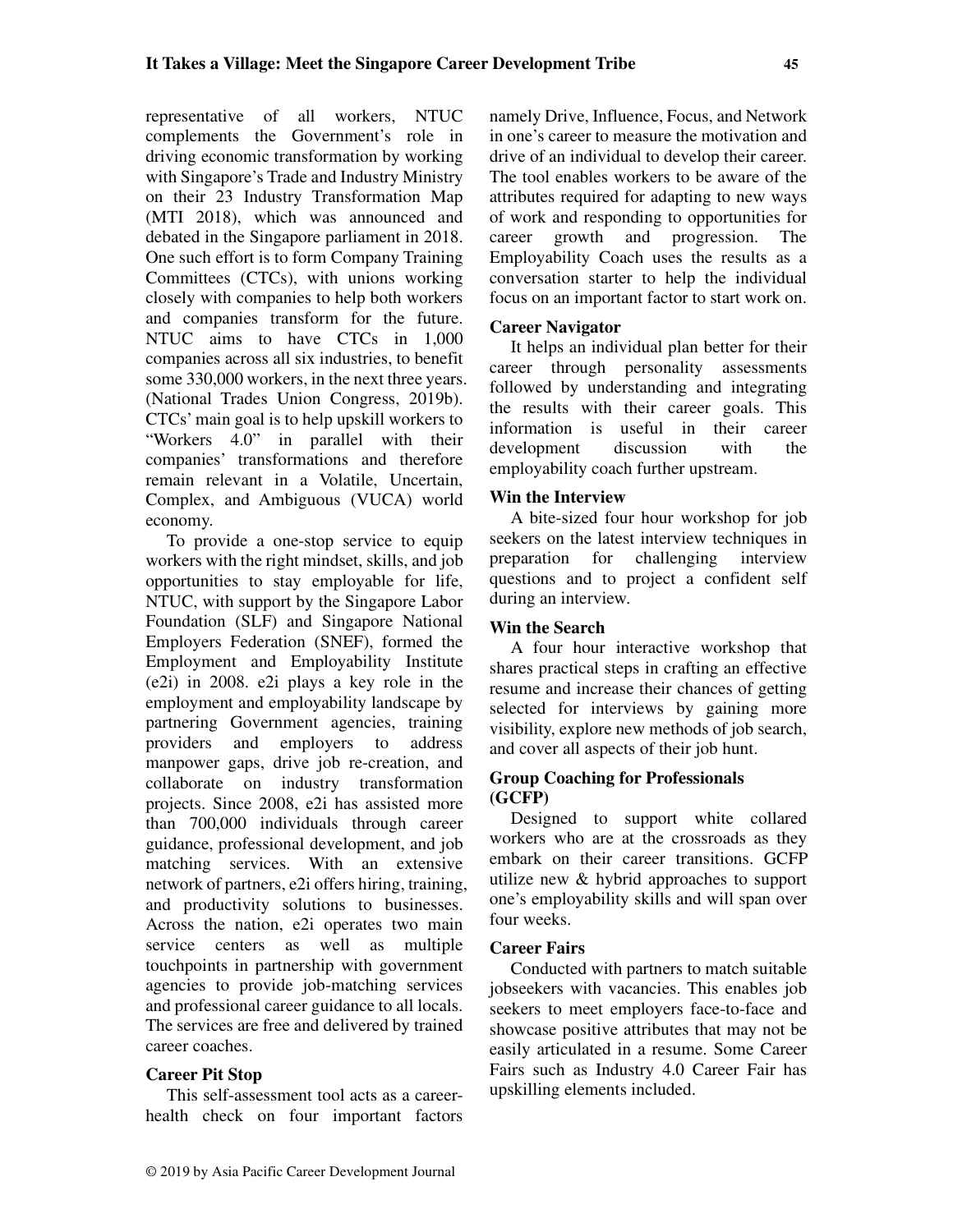## **Skills Training**

Based on market demand, ei2 supports IT Literacy and emerging skills training as well as job-specific programs. These could come in the form of masterclasses, pre-employment training, or structured on-the-job training with industry partners.

# **Place and Train / Professional Conversion Program**

Customize structured on-the-job training programs to address manpower shortages and to tackle skills-gaps of jobseekers.

# **Career Trial**

Allows jobseekers without prior experience to try out a new job and for employers to evaluate their on-the-job performance before offering employment.

# **Job Redesign Programs and Inclusive Growth Program**

Support transformation of companies to increase work efficiency and share productivity gains with low-wage-workers in the form of wage increase or bonuses.

### **Government**

The Workforce Singapore (WSG) agency is the designated public agency for driving career development practices and the national competency framework for career development practitioners, as well as providing Public Employment Services. WSG seeks to benefit both the employed and the unemployed locals with its services.

Across the nation, WSG operates three service centers to provide job-matching services and professional career guidance to all locals. The services are free and delivered by trained career coaches. To support the service centers, WSG also operates a national jobs portal, the MyCareersFuture.sg portal, which aims to consolidate all job vacancies in Singapore and facilitate self-help efforts for job search.

Over the past few years, WSG has continued to progress in the fields of career development, career services delivery and modelling, and programs design. One major recent development was the remodelling of its service philosophy, service model, and program suites. This resulted in the development of new services for job seekers. created under the 'Career CARE360' to improve service efficacy (Seow, 2017; Workforce Singapore, 2018), along with an array of other Career-Matching Providers (CMPs). The CARE360 comprises four structured programs and interventions catered for different career needs.

## **Career Catalyst**

The Career Catalyst is a structured, comprehensive, and modularized one-to-one career coaching program which encapsulates several modern career development practices that aim to help jobseekers chart their career direction and/or transition and prepare them for the job search process.

## **Career Activator**

The Career Activator is a workplace-based exploratory and learning journey, where jobseekers will be given an opportunity to immerse themselves in the employer's work environment to ascertain fit for the given role.

## **Career Energizer**

The Career Energizer provides a slew of deep-dive employability and job search workshops, designed to help jobseekers quickly ramp up their job search strategies.

## **Career 360**

Career 360 is a peer support and talentemployer engagement program, where ready jobseekers would meet with the employers.

To better engage and encourage locals to seek assistance from the WSG service touchpoints, WSG also remodelled and rebranded itself as 'Careers Connect' on the 19th of July, 2017 (Workforce Singapore, 2017). WSG also embarked on an online and offline marketing campaign to showcase the types of career development interventions and benefits experienced by past clients.

## **Private Career Services Providers**

While the majority of the career services in Singapore are provided without charge by the Government, the schools, and the Labor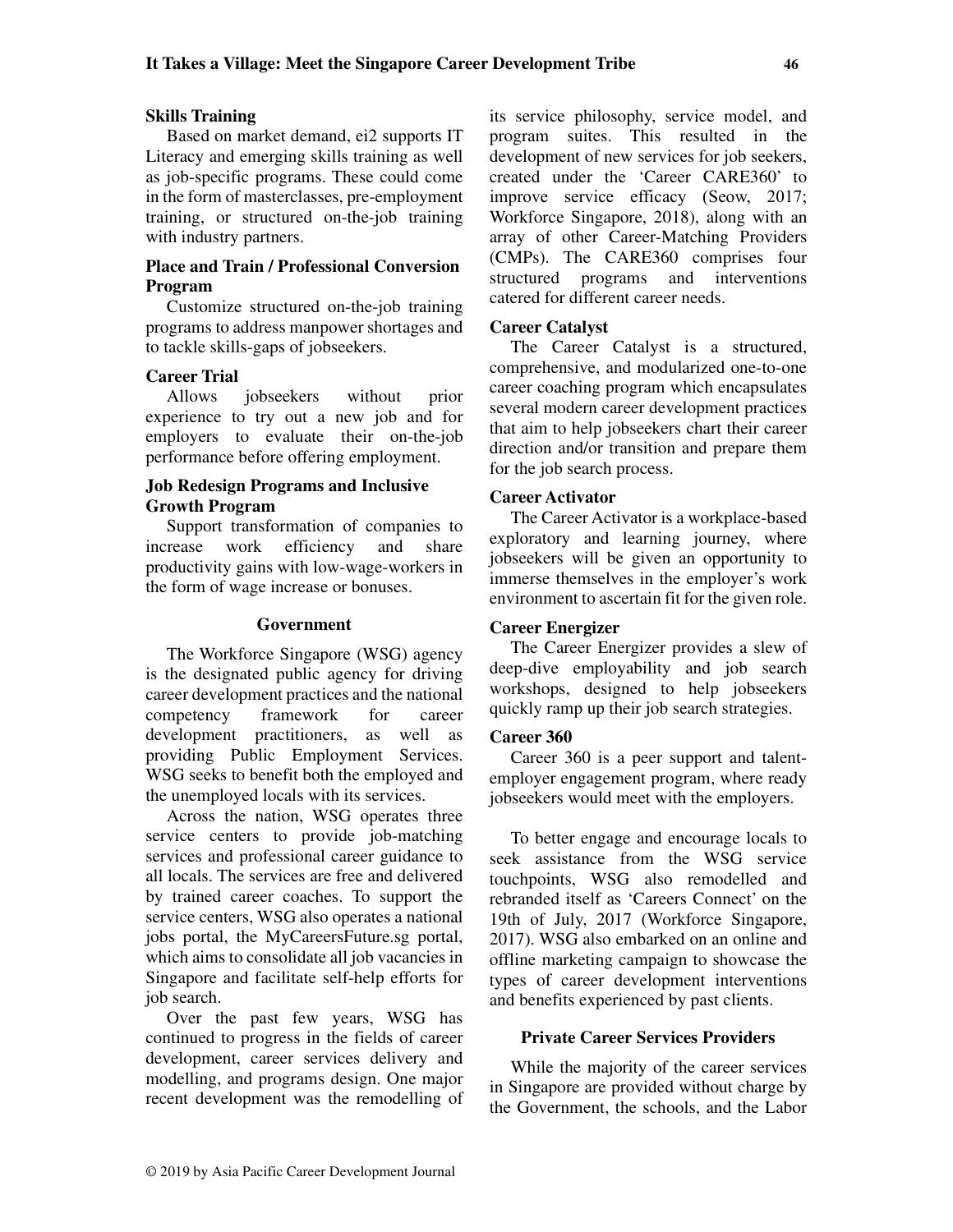Movement, there are some private enterprises which provide a spectrum of related paid career services in Singapore. The services they provide augment the existing services, supporting Singapore's Career Development Services Map, by filling service gaps and providing specialized expertise in new areas such as information technology.

The private service providers in Singapore are usually unable to survive solely on a direct Business-2-Consumer model because, given the Asian context, many are unwilling to approach career coaches for help, and many are unwilling to pay for career guidance. Those willing to seek help can approach the Government, the schools, and the Union to receive free career services instead. As a result, many of the career service providers survive on Business-2-Business (for example, working with Human Resources and Talent Development) and/or Business-2- Government (for example, Government supported services) revenue models.

These services can be broadly classified into five areas.

#### **Overseas Career Services Providers**

These providers partner with the Government to strengthen the Public Employment Services, bringing in experiences and expertise from overseas. They conduct career guidance programs, impart job search skills, and provide job placement support.

## **Online Career Services**

These providers provide online job / career platforms with specialized algorithms and artificial intelligence. Their services center around job recommendations and skills gap identification.

#### **In-Employment Career Service Providers**

These providers work with corporations to support their overall Human Resources functions, including recruitment, talent management, and outplacement.

#### **Specialised Career Services Providers**

These providers develop specialized / innovative career guidance methods and conduct workshops, one-to-one guidance, and impart job search skills.

## **Career Coach Certification / Training Providers**

These providers conduct training and certification of career coaches.

# **Moving Career Development Forward in Singapore**

While Singapore's career development profession has gone through much development and planning, especially in the last five years, more challenges lie ahead for the nation.

Singapore's educational institutes currently face a challenge in keeping up with the rapid changes in the economy and the industries. The institutions struggle as they are uncertain if the current training delivered to their students will continue to be industryrelevant in the near future. Both the employers and the graduates are also equally concerned about the latter's job readiness and effectiveness. As such, the approach to education needs to be redefined – it has to move away from certification and towards constant learning, accompanied by real work experiences. The Ministry of Education has already changed some of the education policies and pathways to adapt to this shift. (MOE, 2019b).

The rapid pace of technology adoption and its disruption to businesses is slowly making employees realize the frailty of their employment. While many employees still expect Human Resources to prepare them for reskilling or transition to new roles, the onus of career management has slowly shifted to individual employees. Today, we see greater interest from the public in seeking answers and direction for their career and skills. These developments are also starting to reflect the concept which Patton and McMahon (2006) wrote about in their overarching framework where individuals do not exist in seclusion, but as part of a larger system. This is reflective of what the Singapore Government is observed to be doing here – a system which Patton and McMahon (1999) also coined as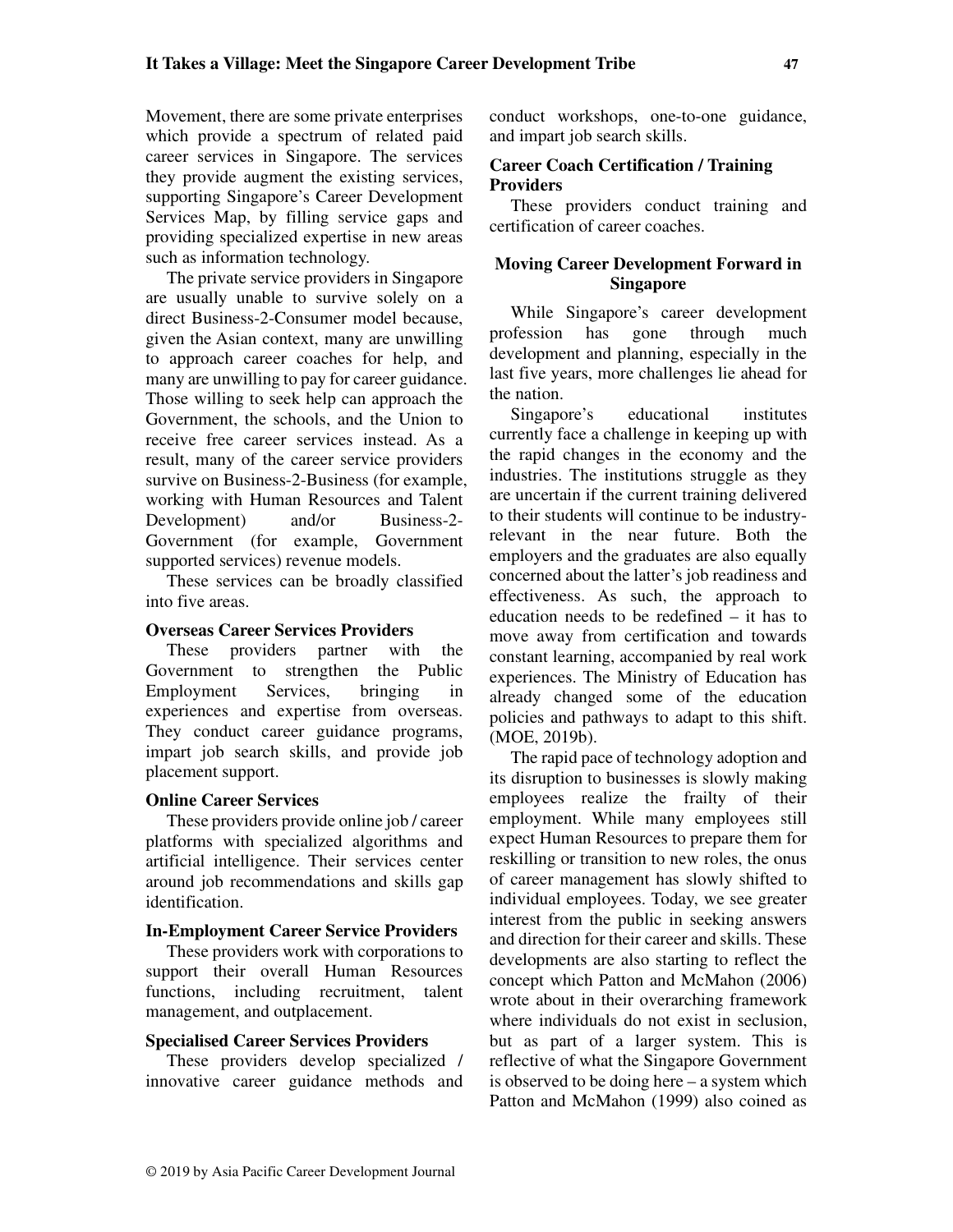'Organisational System' to 'Environmental/Societal System'. In it, several entitles such as governmental, nongovernment, and for-profits would provide support and services for a lifetime of career transitions, whether if it is voluntary or involuntary.

As talent mobility increases and the millennial workers' expectation changes, HR professionals are starting to see greater value in incorporating career development interventions into various parts of the HR lifecycle, such as the recruitment and the talent management frameworks, in spite of the lack of expertise and experience.

With increased life expectancy, Singapore faces an ageing working population as baby boomers continue to work beyond the current stipulated retirement age of 62. Coupled with the likelihood of the Government increasing the retirement age further, baby boomers in Singapore will need policies, assistance, and initiatives to help them construct a new narrative for their careers, with greater focus on life and health, beyond work.

Lastly, the society, the corporations, and the Government will need to increase workplace inclusivity for the disadvantaged groups with behavioural, mental, and physical challenges. This may be done by creating societal awareness, changing employer and society mindsets, providing customized services, and implementing policies to enable these groups to have a meaningful career too. Today, services for the disadvantaged groups center around specialized or segmented tasks which the clients in these groups can successfully carry out and are largely dependent on a small handful of accommodating employers. Much of the career development interventions today are also catered to the mainstream population. The hope is for disadvantaged groups to be able to aspire for a career and receive adequate support to pursue those dreams.

To meet these challenges, the career development tribe comprising the government, labor movement, private sector, and associations in Singapore will need to continue to evolve and work with each other

more closely than before. New entities such as enterprise Human Resources and nonprofit agencies may be included into the tribe to contribute their flavor of career development. Technology should become an enabler towards individual ownership of their career development, as well as provide data to support national workforce development. To support its economic plans, the Government can play a strategic role in developing a young-to-old national career development philosophy or blueprint as an intervention, where the best of private and public career service providers can partner with each other to provide services to benefit the public.

Given the cornucopia of influences and initiatives in the realm of career development in Singapore, the writers understand the need to elaborate and address culture issues such as cultivating and integrating Eastern beliefs of lifelong loyalty towards one single employer and the Western practices and beliefs towards constant learning and development through different organizations. More research and studies will need to be done to understand how these cultural issues influence the development of policies and services by the various actors within 'The Village' in Singapore.

As career development professionals in Singapore, perhaps the most challenging and pressing matter is to redefine ourselves beyond what we have always been doing. We must challenge ourselves to understand our clients better, break traditional formats of career development interventions, develop customized yet practical and effective solutions to help the clients, and see career development as a larger system than our oneto-one or group interventions.

## **References**

AACSB International. (2018). 2013 Eligibility Procedures and Accreditation Standards for Business Accreditation. The Association to Advance Collegiate Schools of Business. Retrieved from https://www.aacsb.edu/- /media/aacsb/docs/accreditation/business/standard s-and-tables/2018-business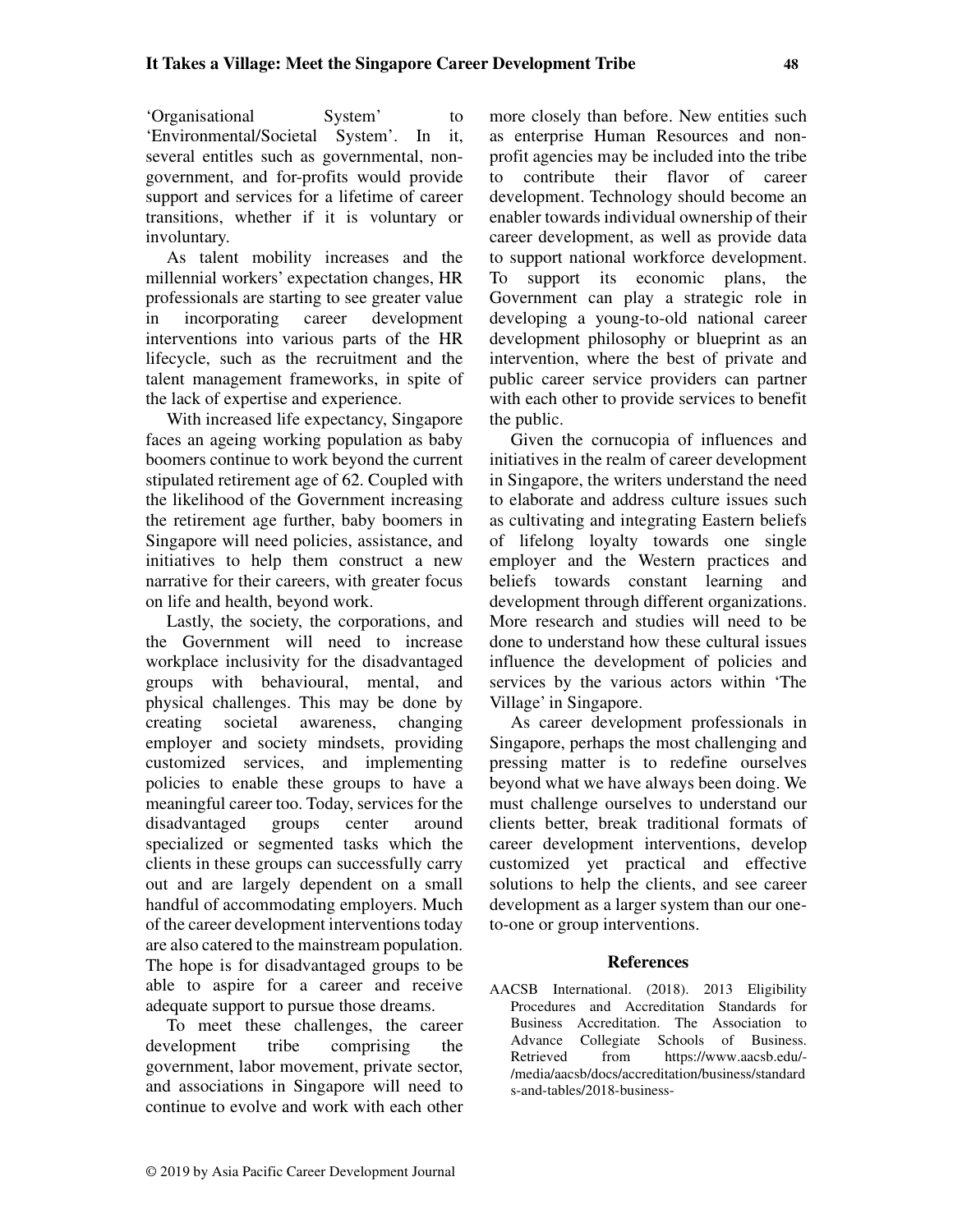standards.ashx?la=en&hash=B9AF18F3FA0DF1 9B352B605CBCE17959E32445D9

- APCDA. (2019). Legacy Partners. The Asia Pacific Career Development Association. Retrieved from http://asiapacificcda.org/page-1862182
- Career Development Association of Singapore. (2018). Career Development Association of Singapore Official Launch. Retrieved from https://cdas.org.sg/career-developmentassociation-of-singapore-official-launch-20thseptember-2018/
- Chan, L. E. (2016). Almost 100 career guidance counsellors deployed to schools by end-2017. Singapore News: Channel News Asia Singapore. Retrieved from  $\sim$ https://www.channelnewsasia.com/news/singapor e/almost-100-career-guidance-counsellorsdeployed-to-schools-by-en-8083566
- Cheng, C. and Tan, E. (2016). Overview of Education and Career Guidance (ECG) Implementation in Singapore Schools. Asia Pacific Career Development Association 2016 Conference. Retrieved from  $\sim$ http://www.asiapacificcda.org/resources/Docume nts/2016Conference/261\_Overview\_ECG%20in% 20Sg%20Schs.pdf
- Chew, V. (2018). Severe acute respiratory syndrome (SARS) outbreak. Politics and Government. National Library Board, Singapore. Retrieved from http://eresources.nlb.gov.sg/infopedia/articles/SIP \_1529\_2009-06-03.html
- CNA. (2018). Career advisers to get their own roadmap for professional development. Channel News Asia, Singapore. Retrieved from https://www.channelnewsasia.com/news/singapor e/career-advisers-roadmap-professionaldevelopment-workforce-10655878
- Community Development Council. (2018). About CDC: Getting Help. Community Development Council. Retrieved from https://www.cdc.org.sg/about-cdc/getting-help
- e2i. (2018). e2i celebrates 10 years of creating solutions for employment and employability. Retrieved from https://e2i.com.sg/e2i-Celebrates-10-Years-of-Creating-Solutions-for-Employmentand-Employability
- e2i. (2019). NTUC and NTUC e2i launch new Worker 4.0 digital readiness certificate to equip manufacturing technicians and associate professionals with digital literacy for industry transformation. Retrieved from https://e2i.com.sg/NTUC-and-NTUC-e2i-launchnew-Worker-4-0-Digital-Readiness-Certificate-toequip-Manufacturing-Technicians-and-Associate-Professionals-with-digital-literacy-for-industrytransformation
- LKYSPP. (2018). Singapore's Approach to Managing Economic Crises. Lee Kuan Yew School of Public Policy. Retrieved from https://lkyspp.nus.edu.sg/docs/default-

source/case-

studies/singapores\_approach\_to\_managing\_econo mic\_crises\_22052018\_lowres.pdf?sfvrsn=738766 0a\_0

- Low, L. (2001). The Singapore developmental state in the new economy and polity. The Pacific Review, 14:3, pp.411-441. Retrieved from https://doi.org/10.1080/09512740110064848
- Ministry of Communication and Information. (2017). Report of the Committee on the Future Economy: Pioneers of the Next Generation. Retrieved from https://www.gov.sg/~/media/cfe/downloads/cfe% 20report.pdf?la=en
- Ministry of Education. (2014). Better Choices, Deeper Skills, Multiple Paths: Government Accepts ASPIRE Committee's Recommendations: Press release. Retrieved from https://www.moe.gov.sg/news/pressreleases/better-choices--deeper-skills--multiplepaths--government-accepts-aspire-committee-srecommendations
- Ministry of Education. (2019a). Introduction: Education and career guidance. Social and emotional learning: Ministry of Education Singapore. Retrieved from https://www.moe.gov.sg/education/programmes/s ocial-and-emotional-learning/education-andcareer-guidance
- Ministry of Education. (2019b). Learn for Life: Remaking Pathways. Committee of Supply 2019. Retrieved from  $\blacksquare$ https://www.moe.gov.sg/microsites/cos2019/inde x.html#about
- Ministry of Education. (2019c). ECG Resources Hand In Hand Editorial. Retrieved from https://www.moe.gov.sg/microsites/hand-inhand/#p=13
- Ministry of Trade and Industry. (2018). Committee of Supply Debate 2019: Transforming Industries for Future Growth and Workers. Retrieve from https://www.mti.gov.sg/COS-2019/A-Stronger-Economy-for-all-Singaporeans/Transforming-our-Industries-for-Future-Growth-and-Workers
- Monetary Authority of Singapore. (1998). Speech by DPM Lee Hsien Loong: Nomura Securities Singapore Seminar. Retrieve from http://www.mas.gov.sg/News-and-Publications/Speeches-and-Monetary-Policy-Statements/Speeches/1998/Coping-With-the-Asian-Financial-Crisis--The-Singapore-Experience--30-Sep-1998.aspx
- National Archives of Singapore. (2001). Ministry of Manpower Launches the Distributed CareerLink Network: Press Release. Singapore Government Press Release: Ministry of Manpower. Retrieved from http:// www.nas.gov.sg/archivesonline/speeches/view-

html?filename=2001120704.htm

National Trades Union Congress. (2019a). NTUC and Tripartism. Retrieve from